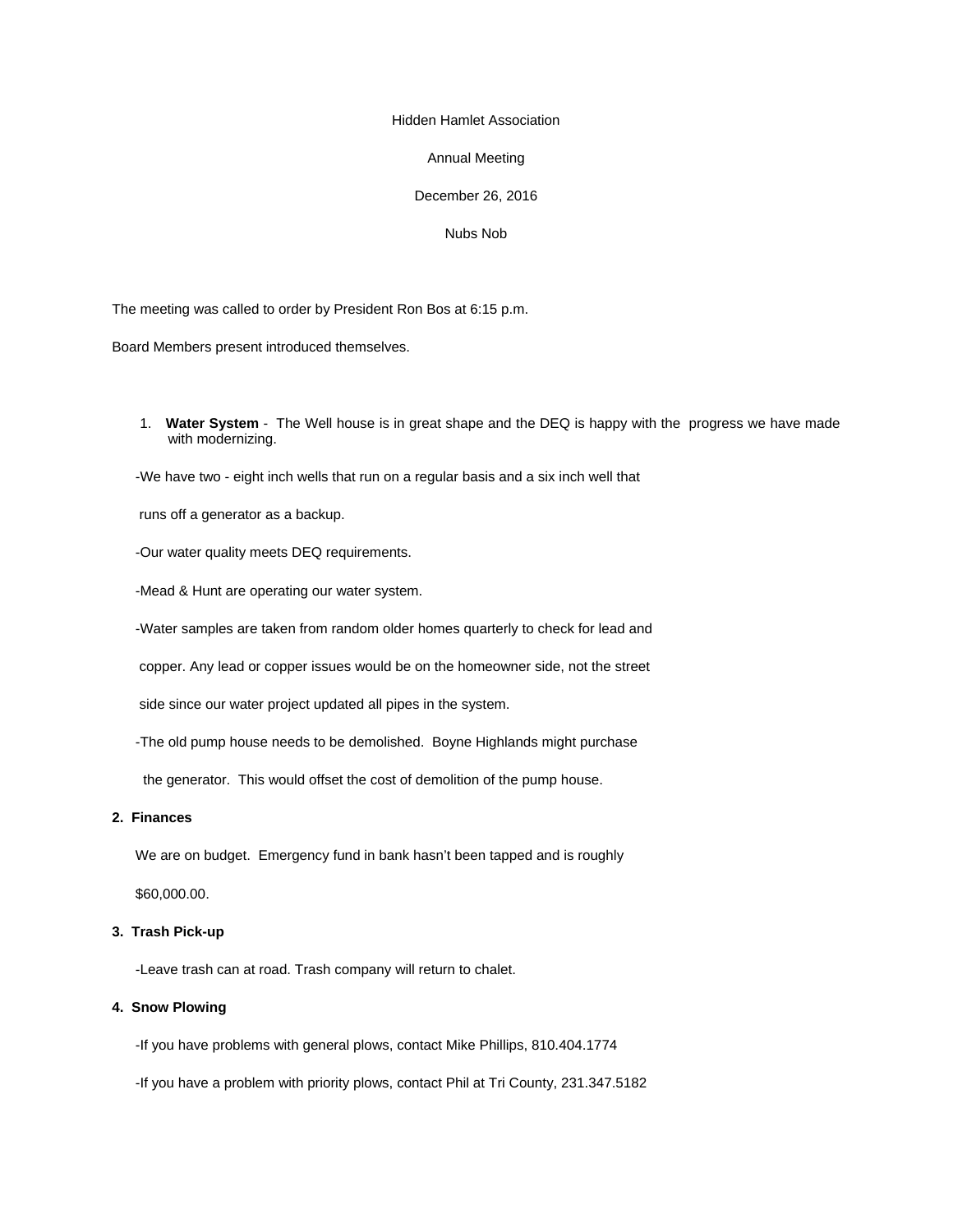# **5. Accessory Buildings**

Mike Phillips did a thorough job of researching and finalizing plans for allowing

accessory building within the Hamlet. Please note there are restrictions that must

be adhered to for Hidden Hamlet and Pleasantview Township.

#### **Accessory Structures**

Accessory structures such as storage sheds and storage buildings will be permitted within the association within requirements set forth in the Pleasantview Township

ordinances, Hidden Hamlet's Architectural Control requirements, and the following Hidden Hamlet restrictions.

- 1. **Before** construction or installation begins, the owner will:
	- a. Consult township ordinances regarding such structures
	- b. Obtain an approved permit from the township
	- c. Submit copy of approved permit to Hidden Hamlet Association president.
- 2. ONE accessory structure per assessable property unit will be allowed.
- 3. An accessory structure shall not exceed 100 square feet.
- 4. Accessory structure materials, design, and color shall match the residence.
- 5. Set Back Requirements shall be met (front 30', side 10', rear 35'; see township

ordinance)

6. Pole barn style construction will not be permitted; solid floor is required;

skirting recommended.

- 7. Accessory structures will be enclosed on all sides; canopies, lean-to's, tents and other forms of temporary shelter or storage structures are not permitted.
- 8. Doors and windows will be closed and secure when not in use.
- 9. Accessory structures will not be designed nor used to shelter pets or animals at any time.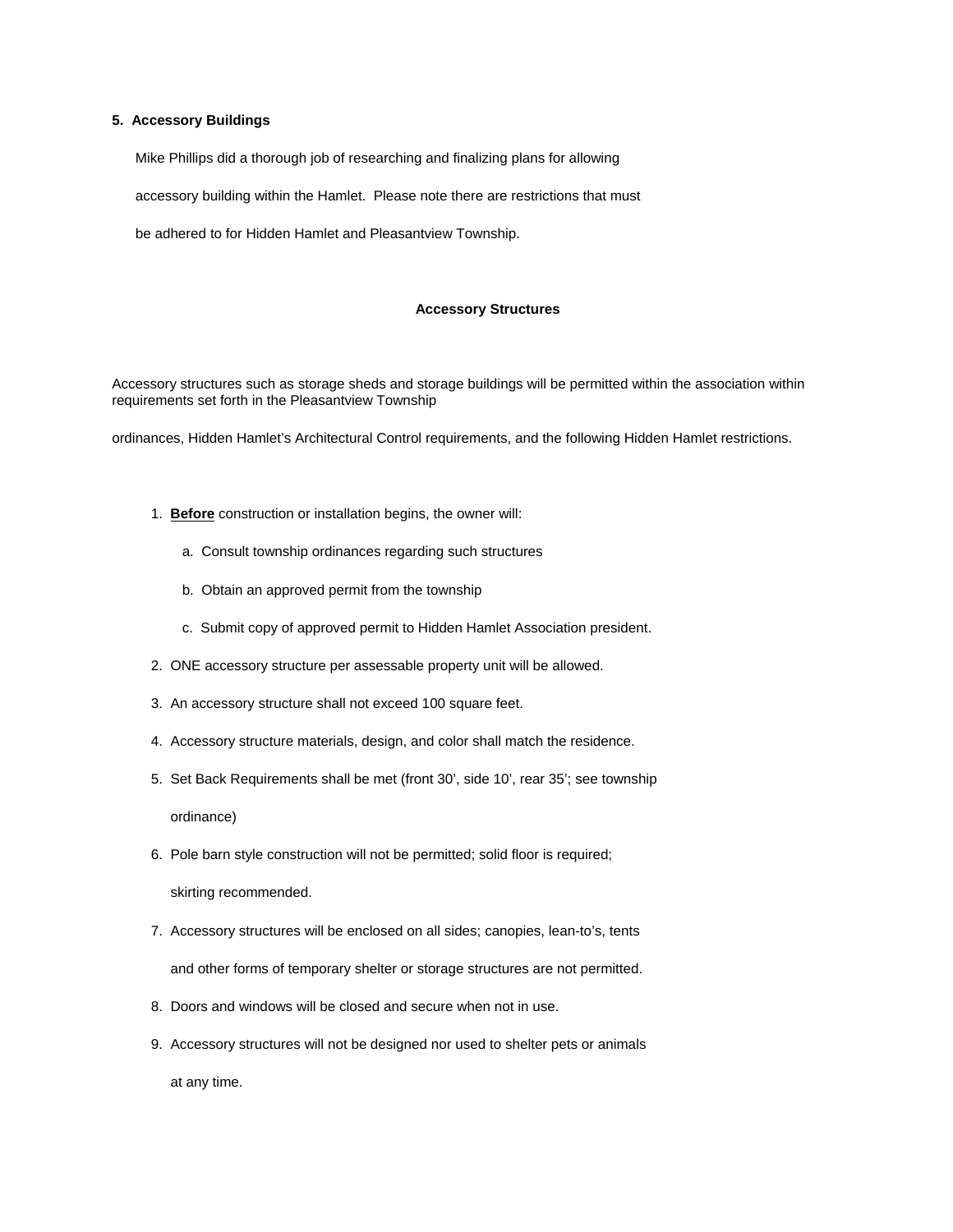#### **Carports**

Carports are not permitted

#### **6. Volunteers Needed**

 There has been a suggestion to "spruce" up the perimeter of the well house corner at Sun Valley and Winter Park. The thought is to plant seedlings in the spring. Help is needed with the planting and also with watering throughout the summer. Please contact Ron Bos with your availability. 616.240.5954 or ron.bos@aol.com This will not be possible without considerable help.

# **7. Delinquent Accounts**

 Several owners are behind in their dues or have caught up on their dues but still owe late fees related to their late payment. Late payments cost the Hamlet time and money. If these accounts are turned over to a collection agency, the owners will be assessed all extra charges that the Hamlet incurs. Discussion at the annual meeting made it clear that owners are in favor of doing whatever is necessary to collect all monies owed to the Hamlet. Final determination will be made at a later date.

#### **8. Election of Board Member**

Three owners had expressed interest in serving on the board….Shawn Peralta, Lindsay Strough, and Larry Saylor. There is only one opening at this time. Shawn decided to wait until next year. A vote was taken and Larry Saylor was elected to the board. Welcome to the board Larry. Julia Kort resigned as secretary after serving several years in that position.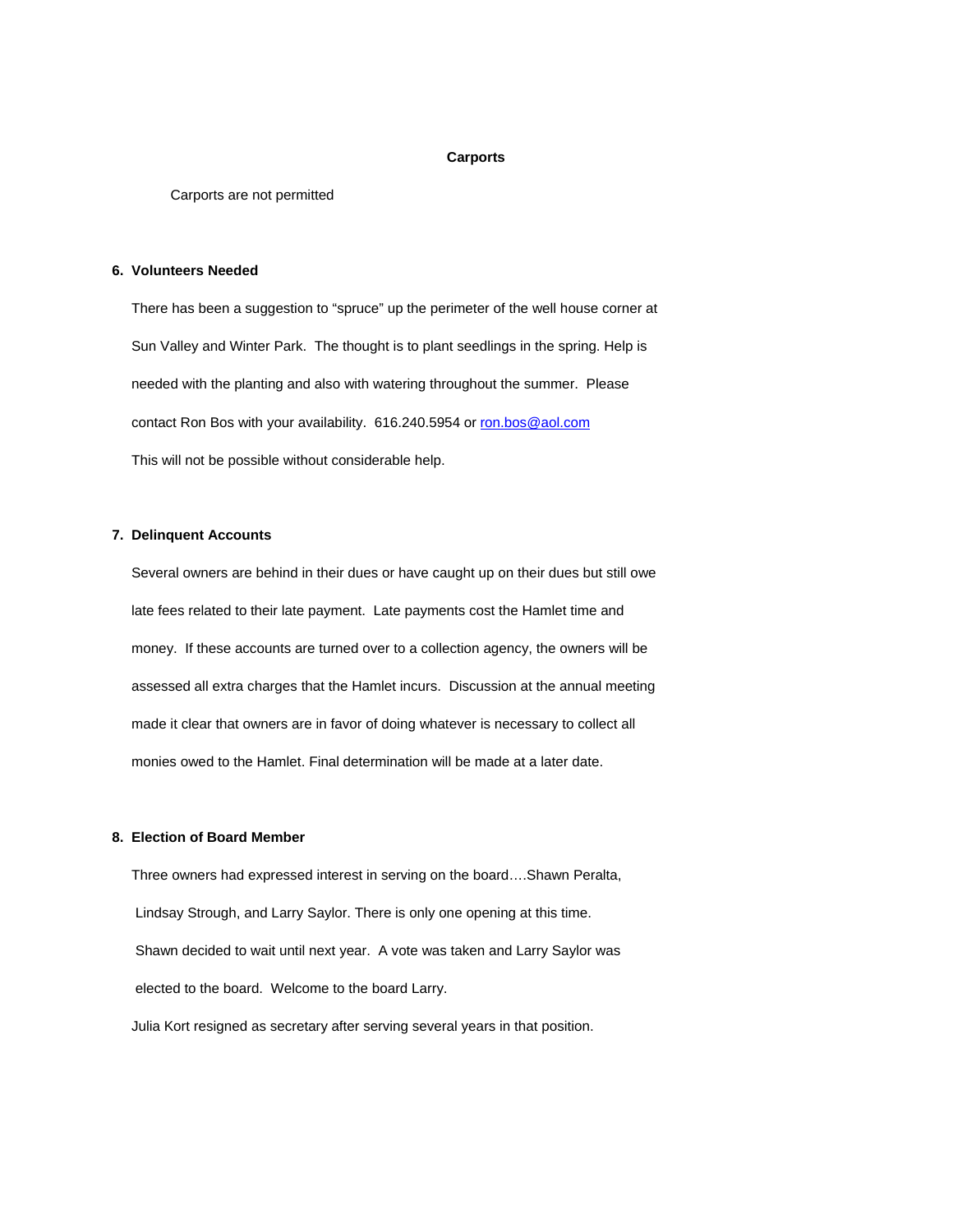# **9. Rentals in the Hamlet**

There have been many complaints about renters in the Hamlet. **Please note, ownership mainly for rental income purposes is in clear violation of the deed restrictions covering every lot in Hidden Hamlet.** The information below is quoted directly from Hidden Hamlet Policies - Building and use restrictions which encumber every lot in Hidden Hamlet contain a provision prohibiting use for other than single family residence and

specifically prohibiting commercial activity.

 The board of directors is aware of the desire on the part of most residents to have the freedom to rent out their chalets from time to time and recognize that this opportunity, in many instances, formed a part of the decision to make an investment in the Hamlet. The temporary character of the relationship that a weekend tenant has to the chalet he occupies is the type of occupancy that gives rise to the activities most harmful to the neighborhood. However, we all know that the longer the term of tenancy, the more likely that the tenant will be happy to abide by rules and regulations which, after all, are equally to his benefit.

 **POSITION: Any written lease of a single family residence longer in term than two months shall not be considered commercial activity, providing that tenant has agreed to abide by all the subdivision's restrictions.**

 **POSITION: Weekend or short term rentals shall not exceed in any calendar year, the time spent in occupancy by the owner in the same year. The owner should provide a list of guidelines to renters regarding snowmobiles, trash and pets.**

 **POSITION: Any chalet held and advertised exclusively for weekend**